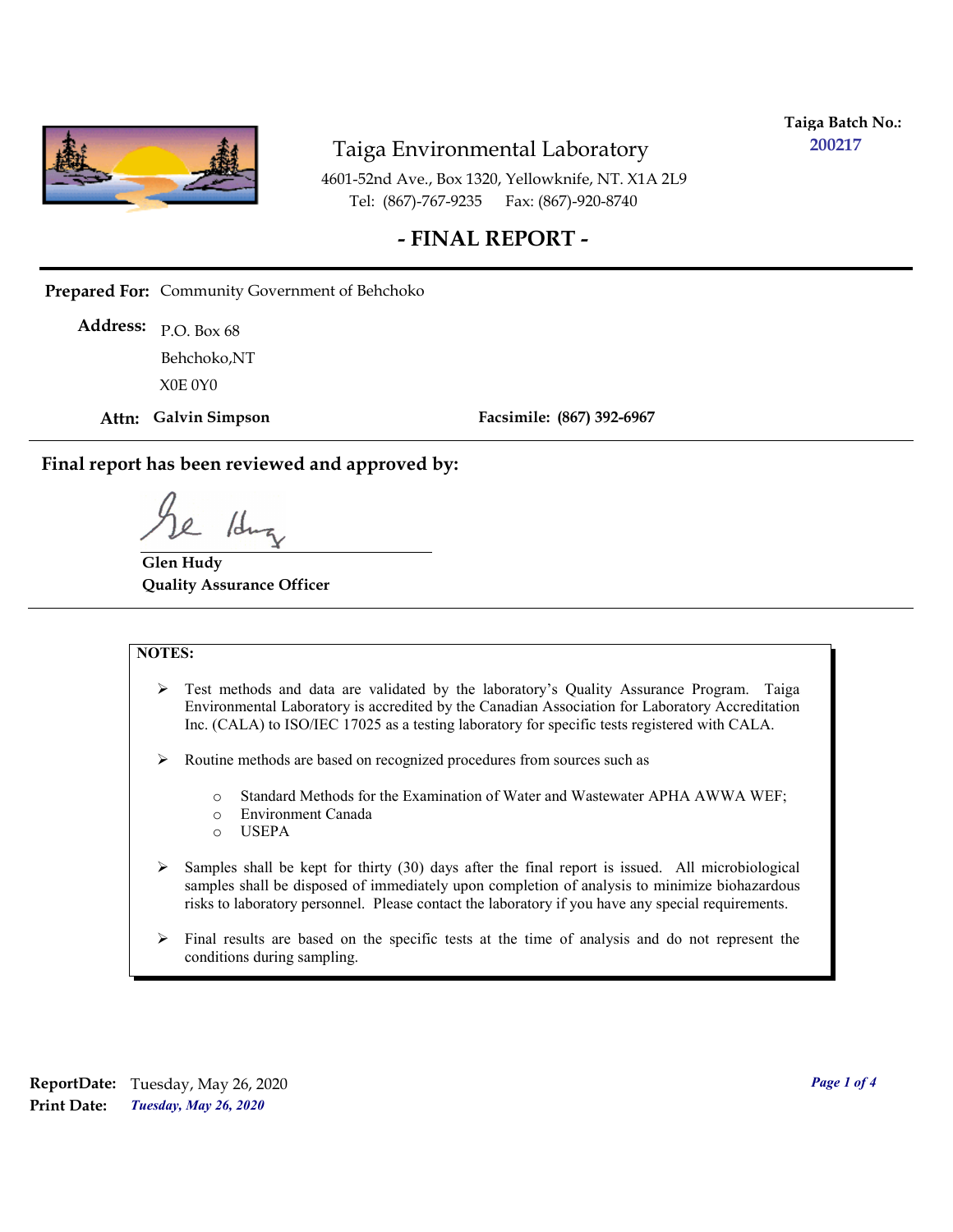

4601-52nd Ave., Box 1320, Yellowknife, NT. X1A 2L9 Tel: (867)-767-9235 Fax: (867)-920-8740

**Taiga Batch No.: 200217**

# **- CERTIFICATE OF ANALYSIS -**

#### Client Sample ID: R2 Structure Taiga Sample ID: 001

**Location:** Rae Lagoon Decant Structure **Sampling Date:** 20-May-20 **Received Date:** 20-May-20 **Client Project:** W2014L3-0002 **Sample Type:** Groundwater **Sampling Time:** 11:50 *Report Status:* **Final**

| <b>Test Parameter</b>      | Result        | Detection<br>Limit | Units     | Analysis<br>Date | Analytical<br>Method* | Qualifer |
|----------------------------|---------------|--------------------|-----------|------------------|-----------------------|----------|
| Microbiology               |               |                    |           |                  |                       |          |
| Coliforms, Fecal           | 10<br>$\,<\,$ | 10                 | CFU/100mL | $20$ -May- $20$  | SM9222:D              |          |
| <b>Trace Metals, Total</b> |               |                    |           |                  |                       |          |
| Aluminum                   | 1650          | $\sqrt{5}$         | $\mu g/L$ | 25-May-20        | <b>EPA200.8</b>       |          |
| Antimony                   | 0.2           | 0.1                | $\mu g/L$ | 25-May-20        | <b>EPA200.8</b>       |          |
| Arsenic                    | 36.0          | 0.2                | $\mu g/L$ | 25-May-20        | <b>EPA200.8</b>       |          |
| Barium                     | 191           | $0.1\,$            | $\mu g/L$ | 25-May-20        | <b>EPA200.8</b>       |          |
| Beryllium                  | ~< 0.1        | $0.1\,$            | $\mu g/L$ | 25-May-20        | <b>EPA200.8</b>       |          |
| Bismuth                    | < 0.2         | 0.2                | $\mu g/L$ | 25-May-20        | <b>EPA200.8</b>       |          |
| Boron                      | 196           | 0.9                | $\mu$ g/L | 25-May-20        | <b>EPA200.8</b>       |          |
| Cadmium                    | ~< 0.1        | $0.1\,$            | $\mu g/L$ | 25-May-20        | <b>EPA200.8</b>       |          |
| Cesium                     | 0.3           | $0.1\,$            | $\mu g/L$ | 25-May-20        | <b>EPA200.8</b>       |          |
| Chromium                   | 3.4           | 0.1                | $\mu g/L$ | 25-May-20        | <b>EPA200.8</b>       |          |
| Cobalt                     | 2.3           | 0.1                | $\mu$ g/L | 25-May-20        | <b>EPA200.8</b>       |          |
| Copper                     | 3.5           | $0.2\,$            | $\mu$ g/L | 25-May-20        | <b>EPA200.8</b>       |          |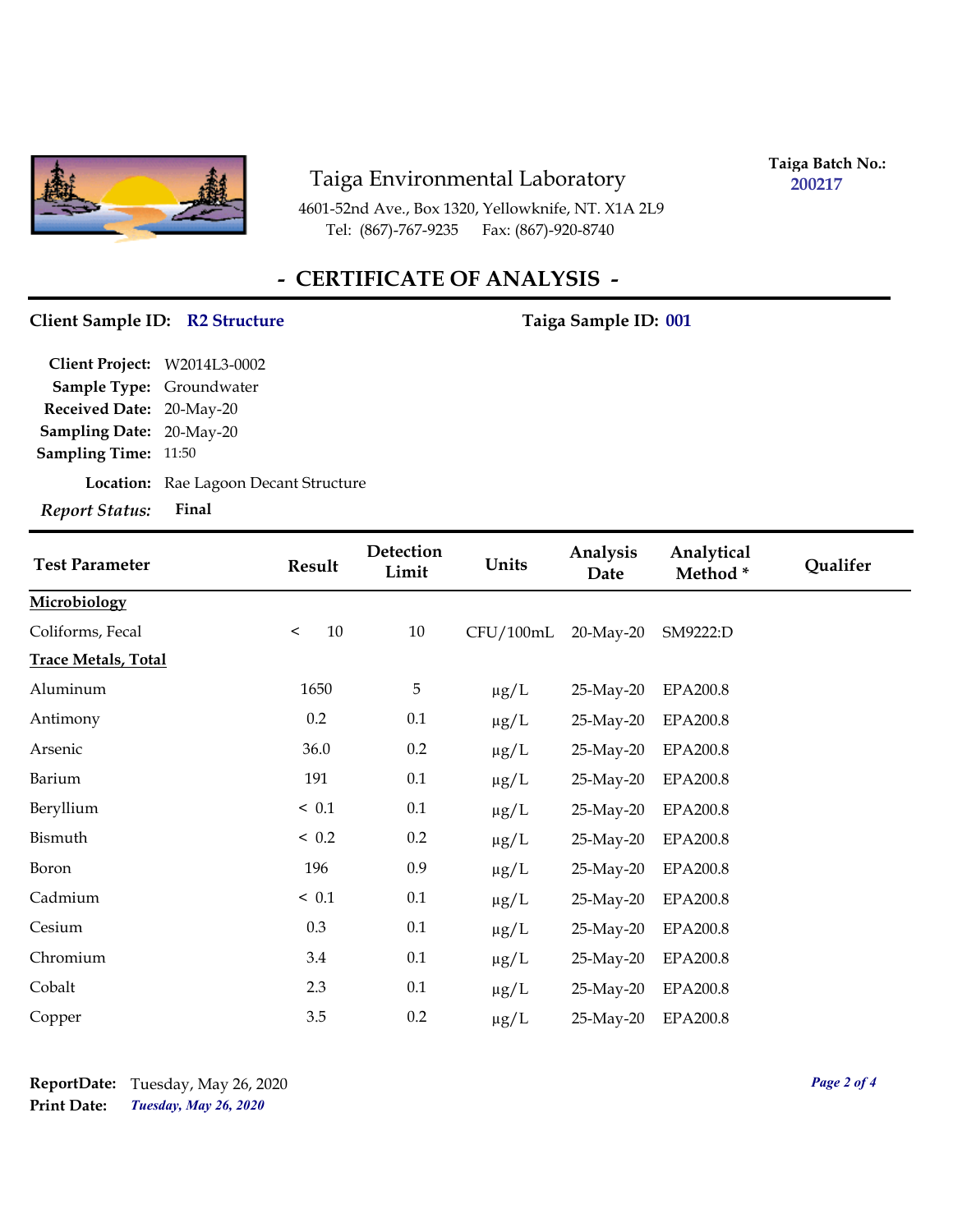

**Taiga Batch No.: 200217**

4601-52nd Ave., Box 1320, Yellowknife, NT. X1A 2L9 Tel: (867)-767-9235 Fax: (867)-920-8740

## **- CERTIFICATE OF ANALYSIS -**

# **Client Sample ID:** R2 Structure Taiga Sample ID: 001 Iron 11000 5 μg/L 25-May-20 EPA200.8 Lead 1.5 0.1 μg/L 25-May-20 EPA200.8 Lithium 29.2 0.2 µg/L 25-May-20 EPA200.8 Manganese 1360 0.1 µg/L 25-May-20 EPA200.8 Mercury 0.01 0.01 µg/L 25-May-20 EPA200.8 Molybdenum 4.3 0.1 µg/L 25-May-20 EPA200.8 Nickel 4.8 0.1 μg/L 25-May-20 EPA200.8 Rubidium 12.1 0.1 µg/L 25-May-20 EPA200.8 Selenium < 0.5 0.5 μg/L 25-May-20 EPA200.8 Silver < 0.1 0.1 µg/L 25-May-20 EPA200.8 Strontium 602 0.1 μg/L 25-May-20 EPA200.8 Thallium  $\leq 0.1$  0.1  $\mu$ g/L 25-May-20 EPA200.8 Tin 0.2 0.1 µg/L 25-May-20 EPA200.8 Titanium 80.6 0.1 µg/L 25-May-20 EPA200.8 Uranium 6.5 0.1 μg/L 25-May-20 EPA200.8 Vanadium 1.6 0.1 µg/L 25-May-20 EPA200.8 Zinc 9.4 5 µg/L 25-May-20 EPA200.8